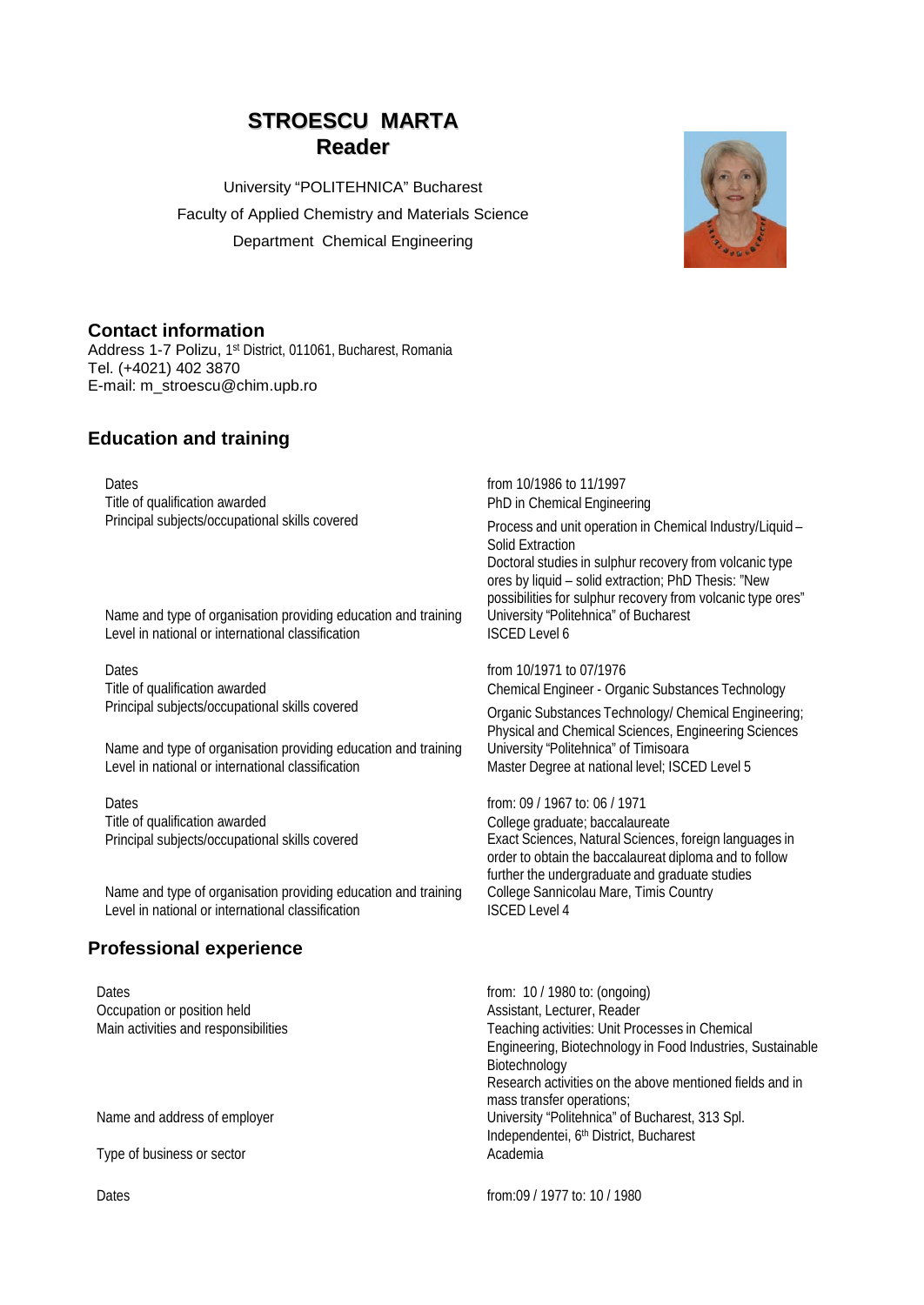| Occupation or position held<br>Main activities and responsibilities | <b>Chemical Engineer</b><br>Design of technological processes for paint and varnishes.<br>Technical assistence at their industrial use |  |
|---------------------------------------------------------------------|----------------------------------------------------------------------------------------------------------------------------------------|--|
| Name and address of employer                                        | Paint and Varnishes Enterprise POLICOLOR Bucharest, 51                                                                                 |  |
|                                                                     | Theodor Pallady Bvd., 3rd District, Bucharest                                                                                          |  |
| Type of business or sector                                          | Chemical Industry                                                                                                                      |  |
| Dates                                                               | from: 09/ 1976 to: 09 / 1977                                                                                                           |  |
| Occupation or position held                                         | <b>Chemical Engineer</b>                                                                                                               |  |
| Main activities and responsibilities                                | Supervise manufacturing of surfactants                                                                                                 |  |
| Name and address of employer                                        | "Detergentul" Enterprise, Stan Vidrighin Road 5, Timisoara                                                                             |  |
| Type of business or sector                                          | Chemical Industry                                                                                                                      |  |
|                                                                     |                                                                                                                                        |  |

# **Teaching activity**

*Se completeaza conform indicatiilor din tabel*

**Academic and research interests**

| Ciclu<br>studii  | Denumire           | Cod disciplina din | Titlu disciplina   | Tip<br>activitate      |
|------------------|--------------------|--------------------|--------------------|------------------------|
| (Master/licenta) | specializare       | planul<br>de       |                    | (curs/proiect/laborato |
|                  |                    | invatamant         |                    | r etc)                 |
| Licență          | Ingineria<br>si    | UPB.11.S.08.O.511  | unitare<br>Procese | Curs/laborator         |
|                  | informatica        |                    | chimice<br>Şİ      |                        |
|                  | proceselor chimice |                    | biochimice         |                        |
|                  | și biochimice      |                    |                    |                        |
| Licență          | Chimie alimentară  | UPB.11.S.08.O.414  | Tehnologii         | Curs/laborator         |
|                  | tehnologii<br>Şĺ   |                    | biochimice         |                        |
|                  | biochimice         |                    |                    |                        |

#### **Publication (selective):** *Books*

- Amalia Gheorghe, Anicuta Stoica, Marta Stroescu; *Separări și purificări cu membrane emulsionate lichide*; Ed.PRINTECH, Bucuresti, 2009, 978-606-521-281-7, 156 pg
- Guzun Stoica Anicuţa; Stroescu Marta; Dobre;T., Floarea; O.; *Operații de transfer termic în industria alimentară,* Ed. POLITEHNICA PRESS, Bucuresti, 2007, ISBN 978-973-7838-13-1, 403 pg
- Guzun Stoica Anicuţa; Stroescu Marta; Floarea; O., Dobre;T.; *Operații de transfer interfazic*; Ed. Matrix ROM, Bucureşti, 2001, ISBN 973-685-277-6, 304 pg
- Blaga; A.; Popescu; M., Stroescu; Marta; *Tehnologie Chimică Generală şi Procese Tip;*  Ed.Didactică şi Pedagogică; Bucureşti; 1983, ISBN

# *Articles* (*eventual cu link-uri care lucrarile publicate on-line*)

- Iuliana Mihaela Jipa, Loredana Dobre, Marta Stroescu, Anicuta Stoica-Guzun, Sorin Jinga, Tanase Dobre, *Preparation and characterization of bacterial cellulose-poly(vinyl alcohol) films with antimicrobial properties*, Materials Letters 66 (1), 125–127, 2012, DOI:10.1016/ j.matlet.2011.08.047
- Csaba Zoltán Kibédi-Szabó, Marta Stroescu\*, Anicuta Stoica-Guzun, Sorin Ion Jinga, Szabolcs Szilveszter, Iuliana Jipa ,Tanase Dobre, *Biodegradation behavior of composite films with poly (vinyl alcohol) matrix,* , J Polym Environ, 20(2), 422-430, 2012, DOI 10.1007/s 10924-011-0391-4
- Anicuta Stoica-Guzun, Marta Stroescu\*, Sorin Jinga, Iuliana Jipa, Tanase Dobre, Loredana Dobre, *Ultrasound influence upon calcium carbonate precipitation on bacterial cellulose membranes*, Ultrasonics Sonochemistry, 19(4), 909-915, 2012, DOI: 10.1016/ j.ultsonch.2011.12.002